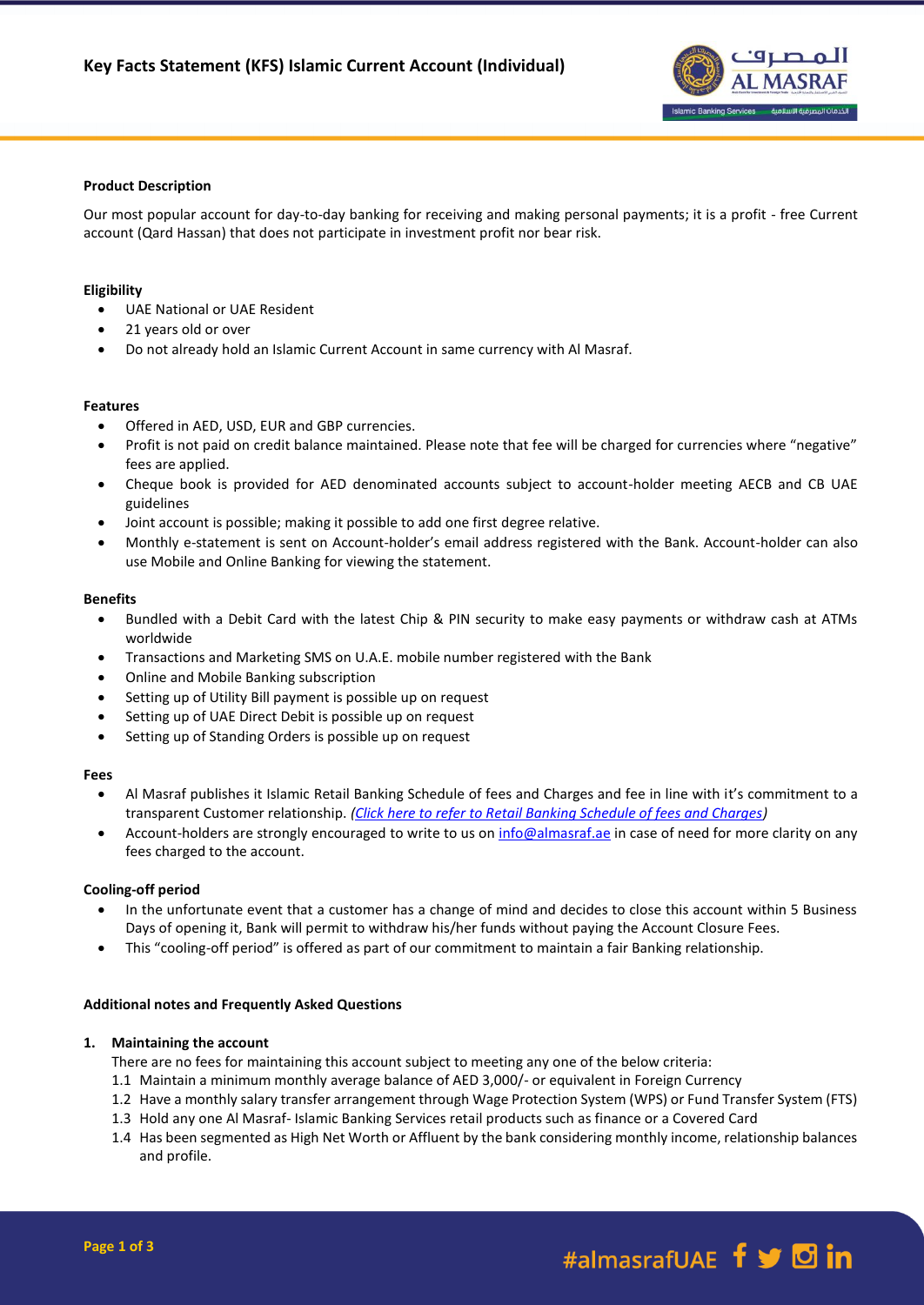

| <b>Broad Segments</b>                           | <b>Business Definition</b>                          |
|-------------------------------------------------|-----------------------------------------------------|
| Retail - Affluent                               | Income $> 10k$ up to 50k pm                         |
|                                                 | Or Credit balance of AED 50,000 up to AED 350,000/- |
|                                                 | Or facilities up to AED 1,000,000/-                 |
| High Net worth Individuals<br>Retail -<br>(HNW) | Income > 50k pm and above                           |
|                                                 | Or Credit balance of AED 350,000/- and above        |
|                                                 | Or facilities above AED 1,000,000/-                 |

<sup>1.5</sup> Account-holders not meeting any of the above will be charged Minimum Balance fee. *[\(Click here to refer to Retail](https://almasraf.ae/wp-content/uploads/2021/01/Islamic_Banking_Personal.pdf)  [Banking Schedule of Charges\)](https://almasraf.ae/wp-content/uploads/2021/01/Islamic_Banking_Personal.pdf)*

# **2. Monthly transaction requirements**

There are no limitations on minimum or maximum number of monthly transactions. However, please note the below:

- a. Relationship will be considered as "Inactive" in absence of customer-initiated transactions for more than 6 Months
- b. Relationship will be considered as "Dormant" in absence of customer-initiated transactions for more than 3 Years
- c. Account-holders are required to submit account activation request along with updated KYC documents in order to activate the account in both of the above instances.

# **3. Profit rates on credit balances**

The credit Current accounts does not participate in investment profit nor bear risk.

# **4. Transactions**

All transactions will be completed in Dirhams (AED). Any transactions made outside of the U.A.E. will be treated as an international payment and may incur a foreign currency conversion fee according to the rate of exchange prevailing in the same day. *[\(Click here to refer to Schedule of Charges](https://almasraf.ae/wp-content/uploads/2021/01/Islamic_Banking_Personal.pdf) – Retail Banking for more details)*

All transactions must be in accordance with UAE's laws and regulations

### **5. Account alerts**

Account-holder is requested to provide Bank with an updated UAE registered mobile number in order to receive SMS text alerts for account transactions.

# **6. Account closure**

Customer can request to close this account by submitting the request via below channels. Please note that Account Closure Fees will be charged for closing of account within 6 months. *[\(Click here to refer to Schedule of Charges](https://almasraf.ae/wp-content/uploads/2021/01/Islamic_Banking_Personal.pdf) – Retail [Banking\)](https://almasraf.ae/wp-content/uploads/2021/01/Islamic_Banking_Personal.pdf)*

- Call Centre 600 52 9999
- Branches
- Email communication received from account-holders email address registered with us

Please also note that Bank will automatically close the Debit Card and services associated with this account.

The Bank's rights to close this account are set out in the Al Masraf General Terms and Conditions for Individual Customers. In such instances, we will issue at least a 60 day notice at the registered address provided to us.

## **7. Delivery of Cheque Book**

Please note that Bank issues Cheque book to account-holders issued subject to meeting AECB and CB UAE guidelines and will receive the same via Bank's authorized agents.

In case of a returned cheque the customer will incur fees as per the *Retail Banking [Schedule of Charges](https://almasraf.ae/pdf/Schedule_of_Charges_Personal_Banking.pdf)*, a possible closure of the current account and/or a negative report to the Credit Information Agency by the Bank.

### **8. Delivery of Debit Card**

Customers who have requested for Debit Cards will receive the same via Bank's authorized agents